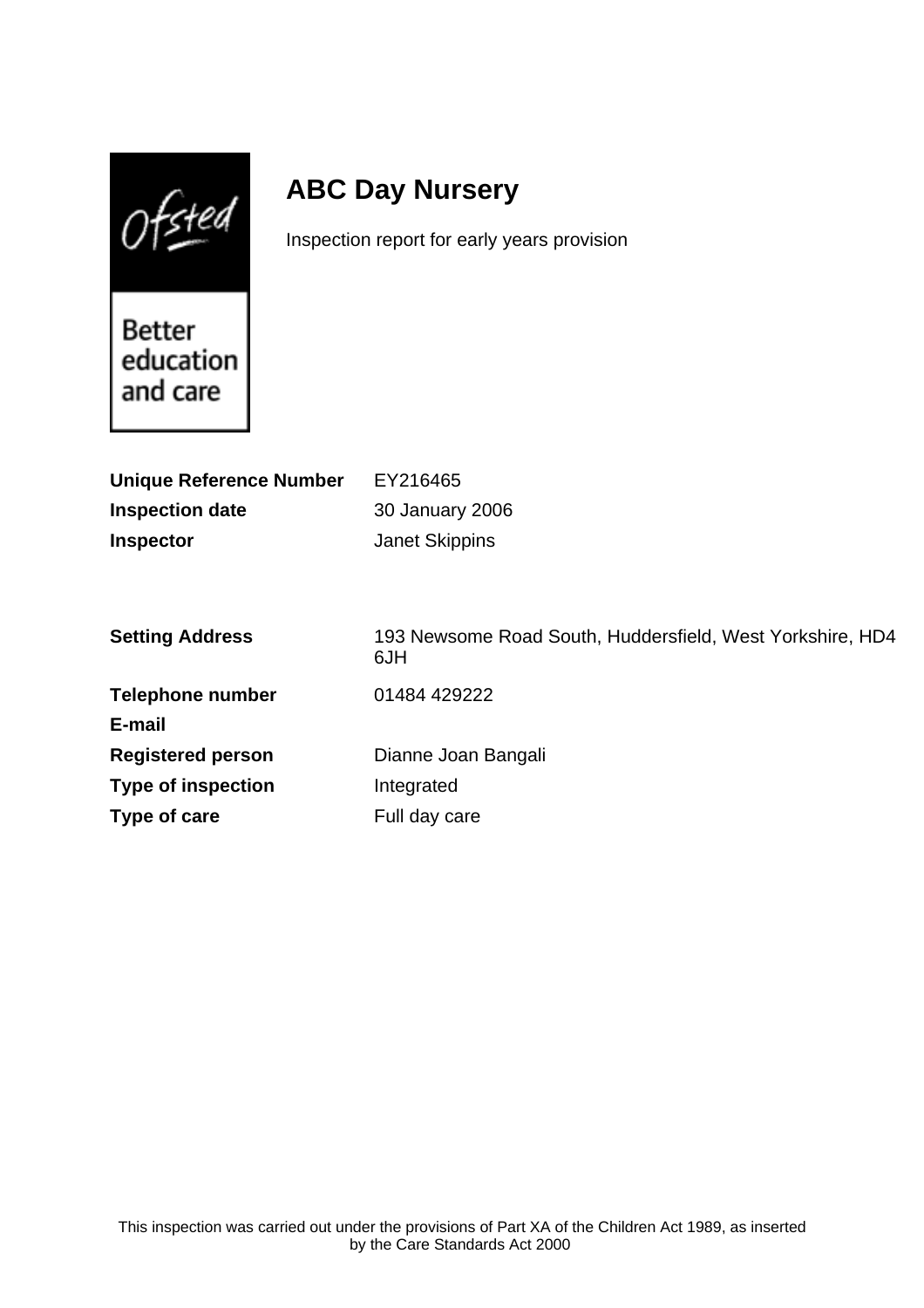## **ABOUT THIS INSPECTION**

The purpose of this inspection is to assure government, parents and the public of the quality of childcare and, if applicable, of nursery education. The inspection was carried out under Part XA Children Act 1989 as introduced by the Care Standards Act 2000 and, where nursery education is provided, under Schedule 26 of the School Standards and Framework Act 1998.

This report details the main strengths and any areas for improvement identified during the inspection. The judgements included in the report are made in relation to the outcomes for children set out in the Children Act 2004; the National Standards for under 8s day care and childminding; and, where nursery education is provided, the Curriculum guidance for the foundation stage.

The report includes information on any complaints about the childcare provision which Ofsted has received since the last inspection or registration or 1 April 2004 whichever is the later.

### **The key inspection judgements and what they mean**

Outstanding: this aspect of the provision is of exceptionally high quality Good: this aspect of the provision is strong Satisfactory: this aspect of the provision is sound Inadequate: this aspect of the provision is not good enough

For more information about early years inspections, please see the booklet Are you ready for your inspection? which is available from Ofsted's website: www.ofsted.gov.uk.

## **THE QUALITY AND STANDARDS OF THE CARE AND NURSERY EDUCATION**

On the basis of the evidence collected on this inspection:

The quality and standards of the care are good. The registered person meets the National Standards for under 8s day care and childminding.

The quality and standards of the nursery education are good.

### **WHAT SORT OF SETTING IS IT?**

ABC Children's Day Nursery opened in 2002. It operates from four rooms in a single storey building in the Newsome area of Huddersfield. It is privately owned and managed.

A maximum of 50 children may attend at any one time. It is open each weekday from 08.00 until 18.00 throughout the year.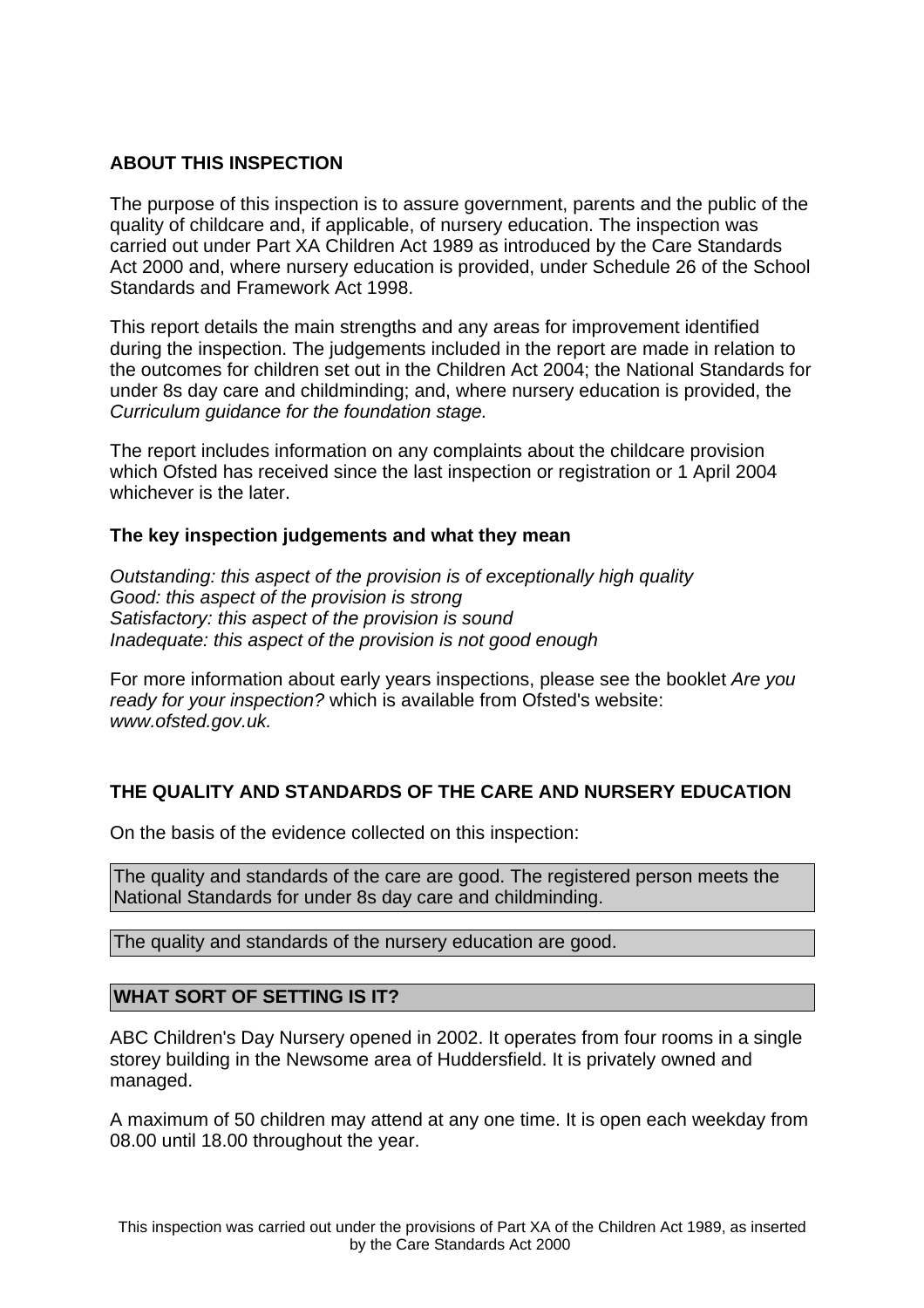There are currently 72 children from 3 months to 4 years old on-roll. Of these 16 receive funding for nursery education. The nursery supports children with special needs and those who have English as an additional language. Children attend from the local and surrounding areas.

The nursery employs 19 staff; all of whom hold appropriate early years qualifications.

### **THE EFFECTIVENESS OF THE PROVISION**

### **Helping children to be healthy**

The provision is good.

Children stay healthy because the nursery has good procedures in place and there is a high awareness of cleanliness within the workplace. For example, outdoor shoes are not worn indoors and there are effective sickness policies and procedures in place to help to reduce the spread of infection between children.

Children learn about the importance of good personal hygiene through consistent daily routines. For example, as they wash their hands they look at photographs of themselves which show them the sequence of hand-washing and drying. They do this regularly after using the toilet, following outdoor play, painting and gluing activities, and before eating. There is a key-worker system in place which works very well generally, but the babies would benefit from their key-worker being responsible for their personal hygiene by changing their nappies.

Children are well nourished and thrive because they are provided with a varied and highly nutritious diet which includes fresh fruit, vegetables, pasta and meat. They are able to have regular drinks of water throughout the day. The nursery has been recognised for ensuring that children have a healthy diet by receiving the Kirklees Healthy Options Gold Award. Staff work in close partnership with parents to ensure that children's health and dietary needs are met.

Children develop their physical skills well as they take part in activities outside in the large outdoor play-area. They participate eagerly in well planned group activities, such as running to jump on shapes which are chalked on the ground. They learn to balance and climb using large equipment and negotiate wheeled toys around. They also enjoy regular music and movement sessions both outdoors and indoors. Young babies have access to their own outdoor area with a safety surface, where they develop their walking skills. Inside, the spacious environment is set up with soft play resources to encourage them to develop their curiosity and explore their surroundings. They rest and sleep in accordance with their own needs. A flexible routine is in place for older children, allowing them to be able to choose when to relax and rest in a quiet area.

### **Protecting children from harm or neglect and helping them stay safe**

The provision is good.

Risk of accidental injury to children is minimised because the nursery has very good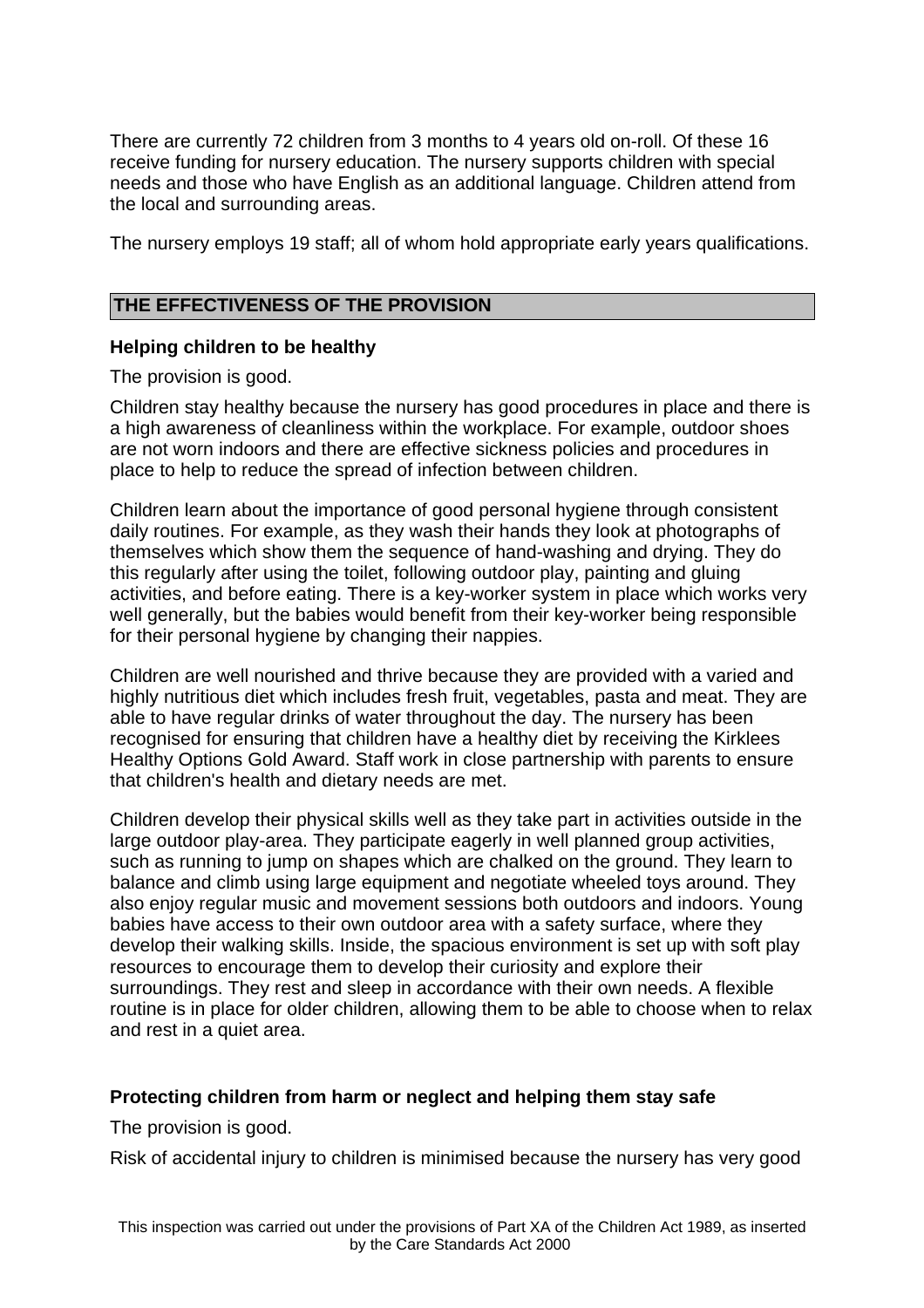policies and procedures, including risk assessments, in place. Children have a good understanding of fire safety through practicing regular fire drills. They learn about road safety by practicing using pedestrian crossings which are chalked on the ground on the outdoor area. Good safety precautions are taken, such as use of wrist straps, when children frequently go out on walks. Children go out in small groups so that staff can supervise them closely.

Children use high quality equipment that is purchased from reputable sources. This can be safely and easily accessed as it is set up in an organised manner at child height. Children are encouraged to tidy-up after themselves and not leave toys on the floor where they may trip up on them.

Children are well protected because staff are trained in First Aid and they have a very good understanding of child protection procedures, giving high priority to children's welfare. Management has a clear understanding of vetting procedures and employ staff who have relevant experience, knowledge and skills in caring for children.

### **Helping children achieve well and enjoy what they do**

The provision is good.

Babies receive cuddles and are confident with their carers. They begin to play happily together with adults. They acquire new skills and knowledge through self-selecting activities and singing familiar nursery rhymes. Staff encourage them to use their senses as they introduce them to many tactile experiences, such as playing with cooked pasta and corn flour.

Two-year-old children enjoy activities that are relevant to their age, stage and development of their learning. For example, they practice reading skills when identifying their coat hooks and places at the lunch table, at their own pace with support from carers if needed. They receive positive praise and encouragement which makes them feel proud of their achievements and fosters their self-esteem.

### Nursery Education

The quality of teaching and learning is good. Older children make generally good progress because staff have knowledge of the Curriculum Guidance for the Foundation Stage. Detailed plans cover all areas of learning and children's achievements are clearly identified. Good challenges are set for children. Assessments include written evaluation of the activities to inform future planning of the next steps for children's learning. However, children's progress through the stepping stones towards the early learning goals is not summarised clearly.

Children communicate confidently. They particularly enjoy snack time when they take turns to talk to each other and the staff with ease, negotiating, swapping stories and experiences. Some children can recognise their first names and write these correctly with well formed letters. Children have many opportunities for writing for different purposes in practical everyday experiences. They enjoy listening to stories and respond well to open ended questions and requests to 'find' different objects in the pictures. Children have easy access to specific book areas and consequently have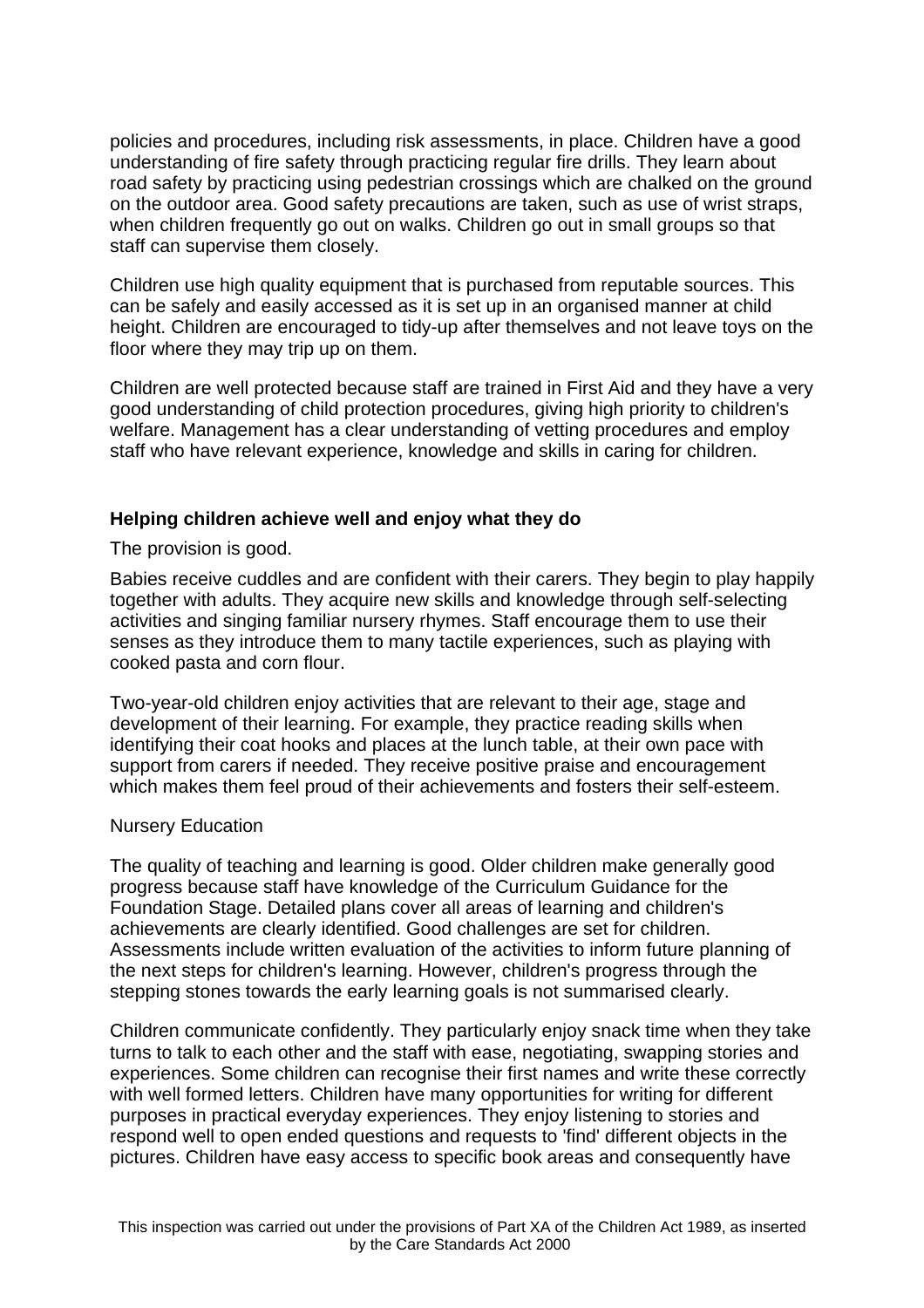opportunities to look at books independently for pleasure or reference.

Most children confidently count up to five and beyond independently. They use and develop their knowledge and understanding of number, position, size and shape by participating in well planned activities based around themes. For example, they go on walks to learn about shapes, by looking for shapes in the environment, such as a rectangular door. They take photographs and on returning to the nursery print the photographs and use them to make their own books about shape.

Children's physical development is encouraged through playing outdoors with a variety of appropriate equipment. They have plenty of space to run about freely, climb, balance and negotiate wheeled toys. They have good hand-eye co-ordination. This is demonstrated as they competently use chopsticks which are designed for children, as well as pencils, brushes and scissors.

Children develop a very good awareness of time and place and have a strong sense of belonging. They are able to talk confidently about past and future events in their lives. They gain a good level of knowledge of their own environment and the world around them through going on local walks and talking about the weather. They develop their knowledge of the wider world through taking part in the topic work. For example, during the week before the inspection they were finding out about the Chinese New Year. The role-play area had been made into a Chinese take away and children visited the staff in other rooms of the nursery to take orders for food. Next they prepared the food by chopping vegetables and mixing noodles and water, then put it into boxes and delivered it. On the day of the inspection the children were eating Chinese foods for their lunch, using training chopsticks as an alternative to traditional utensils. Children's Information Technology skills are developed well as they have free access to the computer. They learn about the concepts of building and joining materials together as they fit Lego bricks together, construct with wooden blocks and use staplers.

Children benefit from musical activities and respond enthusiastically to favourite songs and music, often accompanying themselves with instruments. They enjoy collage and painting for specific topics and have continuous opportunities to explore and express their own individuality in art and design.

### **Helping children make a positive contribution**

The provision is good.

Children are made to feel very welcome to the nursery where they are very happy and secure and make a positive contribution. For example, children are proud of their work which is displayed to enhance the nursery environment. They are also able to recognise themselves as their photographs are used in board-games made by staff, such as picture lotto. Children's individual needs are well met and children with special needs receive very good care on a one-to-one ratio. Children's behaviour is very good and they respond well to positive praise and encouragement, sharing and taking turns. They are aware of the boundaries set within the nursery, help to tidy up and show concern for others. This positive approach fosters children's spiritual, moral, social and cultural development.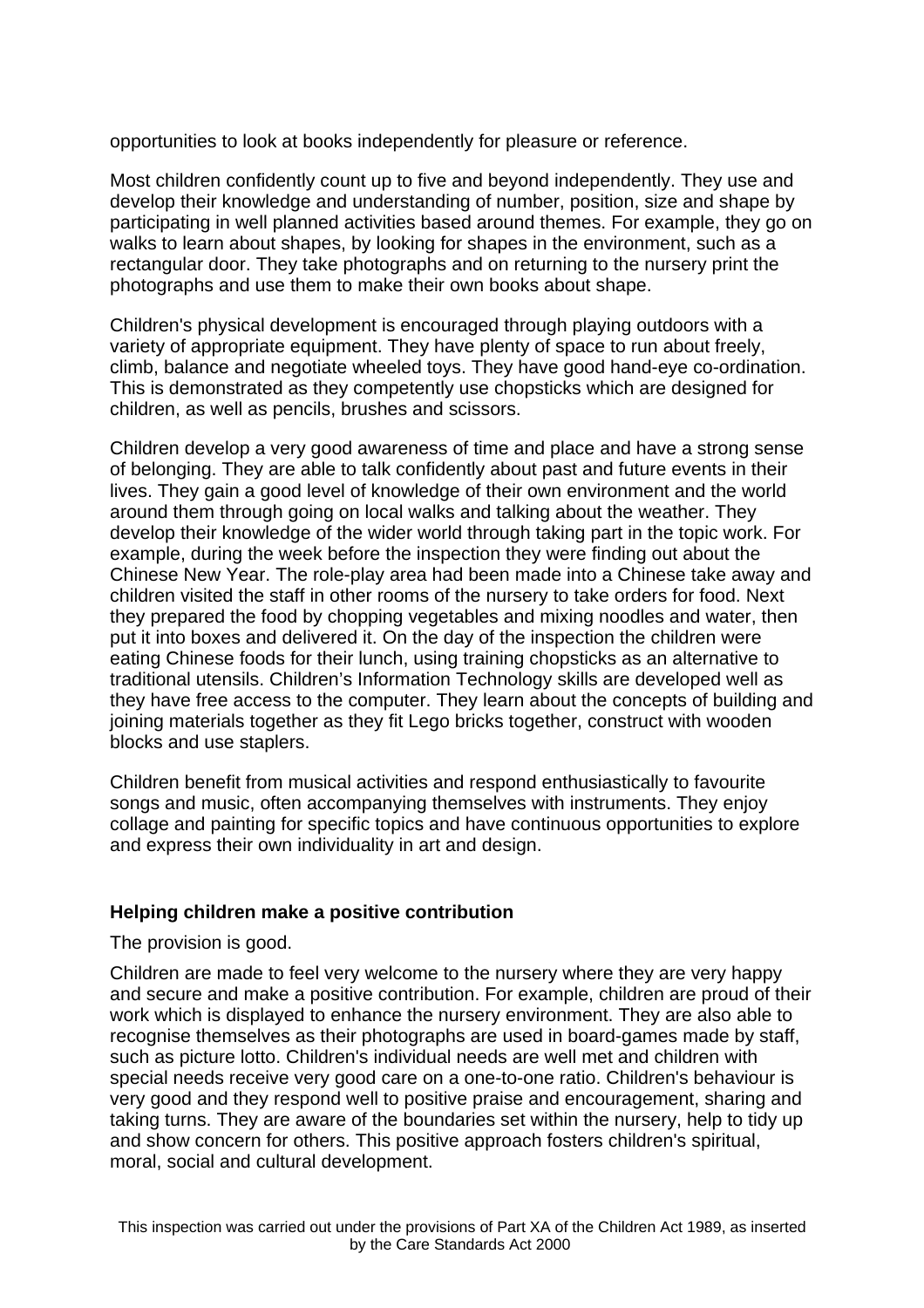The partnership with parents and carers is very good. Trusting relationships are established between parents and carers ensuring that children are settled and make good progress. Parents of babies share a dairy with the nursery so that important information on sleeping feeding and nappy changing is readily available. They are able to see clearly displayed, relevant information on the nursery notice-board. They also have easy access to well written policies and procedures. Parents are welcomed at the nursery, they respond well to written information suggesting activities that they can do with older children at home. They can see their children's assessment records at any time, though these do not clearly summarise their child's progress through the stepping stones towards the early learning goals.

## **Organisation**

The organisation is good.

Children's care is enhanced by efficient and effective organisation. Knowledgeable, well-qualified practitioners fully understand and follow the setting's comprehensive policies and procedures to protect children, promote their wellbeing and support all children to develop their potential. Staff constantly interact with children, giving effective support and encouragement, which helps children to feel secure and confident in the spacious well-organised environment.

The manager of the nursery provides good leadership and management. Good systems are in place to monitor the process of teaching and learning, ensuring that children reach the early learning goals before leaving the nursery to move on to school.

The provision meets the needs of the range of children for whom it provides.

### **Improvements since the last inspection**

Since the last inspection the nursery has made good progress. The nursery owner was asked to ensure that the staff induction system was used effectively. This has been done, a rigorous procedure is now in place and staff work well together, showing awareness of each other's roles, contributing to a well organised environment for the children.

The emergency evacuation procedure was to be reviewed. This has been given attention resulting in children's enhanced safety and understanding of fire danger. The recording system for the administration of medicines required attention. A clear system is now in place which contributes to children's health and safety.

Staff were asked to gain more knowledge and understanding of child protection issues, they have attended training so that children are now safeguarded effectively. Records regarding staff training required enhancement, there are now clear records readily available which contribute to the organisation of the setting.

Children's observation records were to be used to plan their next steps in play and learning. This now happens, promoting better outcomes for children. Opportunities